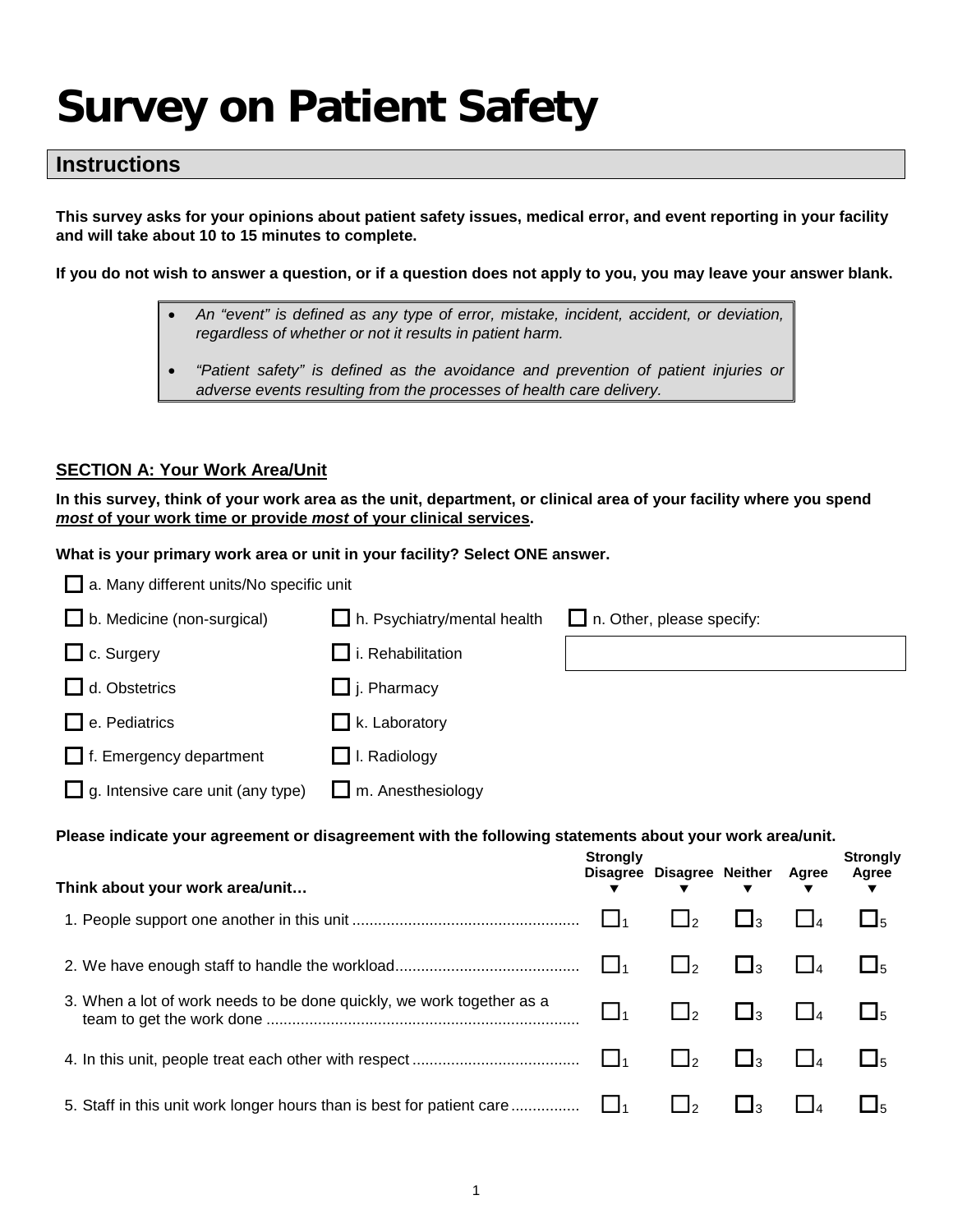# **SECTION A: Your Work Area/Unit (continued)**

| Think about your work area/unit |                                                                              | <b>Strongly</b> | Disagree Disagree Neither |                     | Agree    | <b>Strongly</b><br>Agree |
|---------------------------------|------------------------------------------------------------------------------|-----------------|---------------------------|---------------------|----------|--------------------------|
|                                 |                                                                              | $\Box_1$        | $\Box$ <sub>2</sub>       | $\Box_3$            | $\Box_4$ | $\Box_5$                 |
|                                 | 7. We use more agency/temporary staff than is best for patient care          | $\Box_1$        | $\Box$ <sub>2</sub>       | $\Box$ <sub>3</sub> | $\Box_4$ | $\Box$ <sub>5</sub>      |
|                                 |                                                                              | $\Box_1$        | $\Box$ <sub>2</sub>       | $\Box_3$            | $\Box_4$ | $\Box_5$                 |
|                                 |                                                                              | $\Box_1$        | $\Box$ <sub>2</sub>       | $\Box_3$            | $\Box_4$ | $\Box$ <sub>5</sub>      |
|                                 | 10. It is just by chance that more serious mistakes don't happen around      | $\Box_1$        | $\Box$ <sub>2</sub>       | $\square_3$         | $\Box_4$ | $\Box_5$                 |
|                                 |                                                                              | $\square$       | $\Box$ <sub>2</sub>       | $\Box$ <sub>3</sub> | $\Box_4$ | $\square$ <sub>5</sub>   |
|                                 | 12. When an event is reported, it feels like the person is being written up, | $\Box_1$        | $\Box$ <sub>2</sub>       | $\Box_3$            | $\Box_4$ | $\Box_5$                 |
|                                 | 13. After we make changes to improve patient safety, we evaluate their       | $\Box_1$        | $\Box$ <sub>2</sub>       | $\square_3$         | $\Box_4$ | $\Box_5$                 |
|                                 | 14. We work in "crisis mode" trying to do too much, too quickly              | $\Box_1$        | $\Box$ <sub>2</sub>       | $\Box$ <sub>3</sub> | $\Box_4$ | $\Box$ <sub>5</sub>      |
|                                 | 15. Patient safety is never sacrificed to get more work done                 | $\square$       | $\Box_2$                  | $\square_3$         | $\Box_4$ | $\Box$ <sub>5</sub>      |
|                                 | 16. Staff worry that mistakes they make are kept in their personnel file     | $\square$       | $\Box$ <sub>2</sub>       | $\Box_3$            | $\Box$ 4 | $\Box_5$                 |
|                                 |                                                                              | $\Box$ 1        | $\Box$ <sub>2</sub>       | $\Box_3$            | $\Box_4$ | $\Box_5$                 |
|                                 | 18. Our procedures and systems are good at preventing errors from            | $\Box_1$        | $\Box_2$                  | $\square_3$         | $\Box$ 4 | $\Box_5$                 |

# **SECTION B: Your Supervisor/Manager**

**Please indicate your agreement or disagreement with the following statements about your immediate supervisor/manager or person to whom you directly report.** 

|                                                                                                                             | Stronaly<br><b>Disagree</b> | <b>Disagree Neither</b> | Aaree | <b>Strongly</b><br>Agree |
|-----------------------------------------------------------------------------------------------------------------------------|-----------------------------|-------------------------|-------|--------------------------|
| 1. My supervisor/manager says a good word when he/she sees a job<br>done according to established patient safety procedures |                             |                         |       |                          |
| 2. My supervisor/manager seriously considers staff suggestions for                                                          |                             |                         |       |                          |
| 3. Whenever pressure builds up, my supervisor/manager wants us to                                                           |                             |                         |       |                          |
| 4. My supervisor/manager overlooks patient safety problems that happen                                                      |                             |                         |       |                          |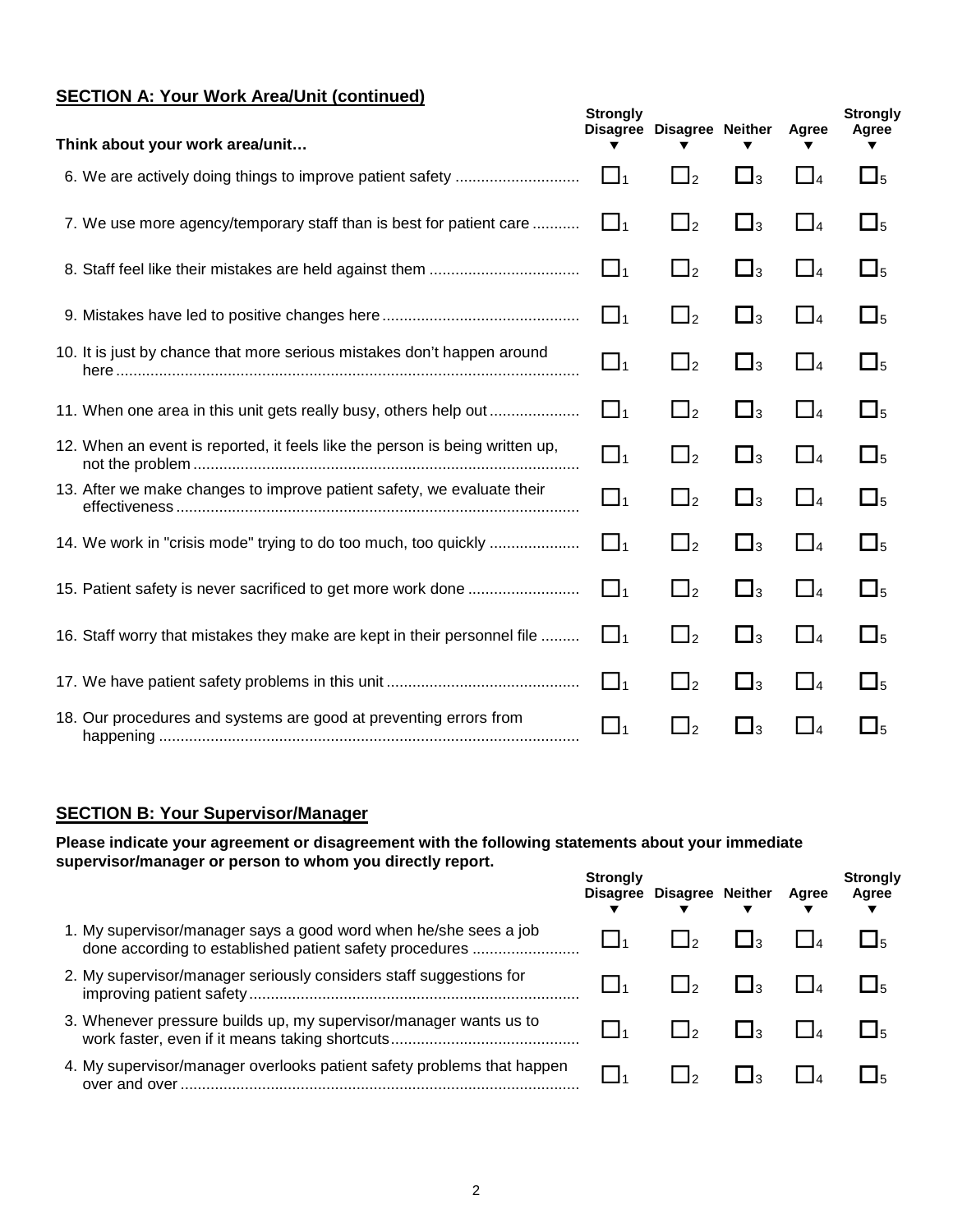# **SECTION C: Communications**

#### **How often do the following things happen in your work area/unit?**

| Think about your work area/unit                                            | Never             | Rarely              | Some-<br>▼        | Most of<br>times the time Always |  |
|----------------------------------------------------------------------------|-------------------|---------------------|-------------------|----------------------------------|--|
| 1. We are given feedback about changes put into place based on event       | $\Box_1$          |                     | Ŀ٦                |                                  |  |
| 2. Staff will freely speak up if they see something that may negatively    |                   |                     | $\blacksquare$ 13 |                                  |  |
|                                                                            | l 11              |                     | $\Box$ 3          |                                  |  |
| 4. Staff feel free to question the decisions or actions of those with more | $\vert$ $\vert_1$ |                     | $\mathbf{1}_3$    |                                  |  |
| 5. In this unit, we discuss ways to prevent errors from happening again    | $\mathsf{L}$      | $\Box$ <sub>2</sub> | $\mathbf{I}_3$    |                                  |  |
| 6. Staff are afraid to ask questions when something does not seem right    |                   |                     |                   |                                  |  |

#### **SECTION D: Frequency of Events Reported**

#### **In your work area/unit, when the following mistakes happen,** *how often are they reported?*

|                                                                          | <b>Never</b> | Rarelv | Some-<br>▼ | Most of<br>times the time Always<br>▼ |  |  |
|--------------------------------------------------------------------------|--------------|--------|------------|---------------------------------------|--|--|
| 1. When a mistake is made, but is caught and corrected before affecting  |              |        |            |                                       |  |  |
| 2. When a mistake is made, but has no potential to harm the patient, how |              |        |            |                                       |  |  |
| 3. When a mistake is made that could harm the patient, but does not,     |              |        |            |                                       |  |  |
| <b>SECTION E: Patient Safety Grade</b>                                   |              |        |            |                                       |  |  |

| <u>ULUITURE. Lautin Uditty Urade</u>                                |  |
|---------------------------------------------------------------------|--|
| Please give your work area/unit an overall grade on patient safety. |  |

| $\Box$    | П         |            |      |         |
|-----------|-----------|------------|------|---------|
|           |           |            |      |         |
| Excellent | Very Good | Acceptable | Poor | Failing |

# **SECTION F: Your Facility**

**Please indicate your agreement or disagreement with the following statements about your facility.** 

| Think about your facility                                               | <b>Stronaly</b> | Disagree Disagree Neither Agree |              | <b>Strongly</b><br>Agree |
|-------------------------------------------------------------------------|-----------------|---------------------------------|--------------|--------------------------|
| 1. Management in this facility provides a work climate that promotes    |                 | l lo                            | $\Box$ 3     |                          |
|                                                                         | $\mathbf{I}$    | $\mathsf{L}$                    | $\mathsf{L}$ |                          |
| 3. Things "fall between the cracks" when transferring patients from one |                 | $\mathsf{L}$                    | l la         |                          |
| 4. There is good cooperation among units that need to work together     |                 |                                 |              |                          |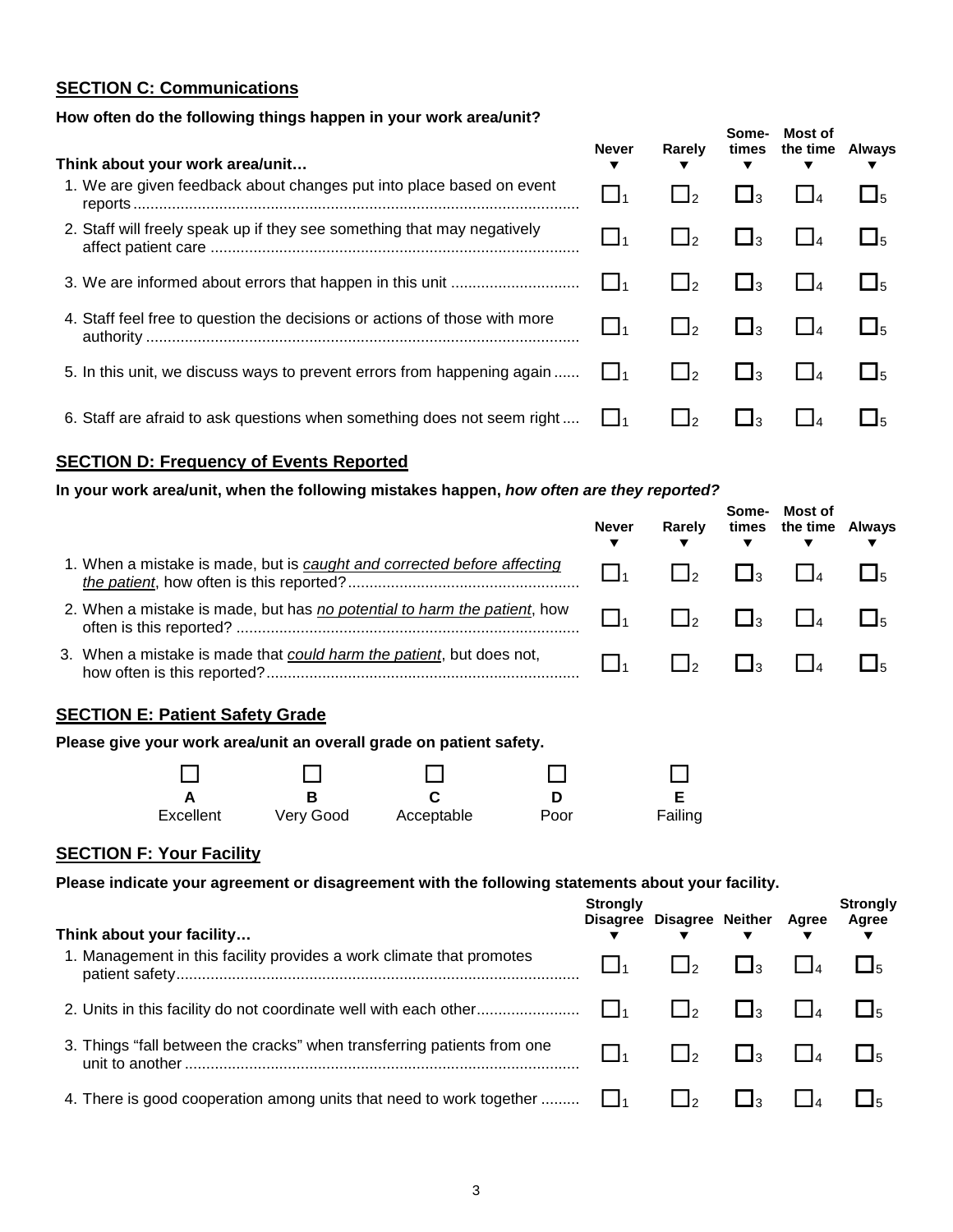#### **SECTION F: Your Facility (continued)**

| Think about your facility                                                      | <b>Strongly</b> | Disagree Disagree Neither |                        | Agree | <b>Strongly</b><br>Agree |
|--------------------------------------------------------------------------------|-----------------|---------------------------|------------------------|-------|--------------------------|
| 5. Important patient care information is often lost during shift changes       |                 | $\frac{1}{2}$             | <u>— 1з</u>            |       | $L_{5}$                  |
| 6. It is often unpleasant to work with staff from other units in this facility | $\Box$ 1        | $\mathbf{1}_{2}$          | $\mathbf{I}_3$         |       | $\Box$ 5                 |
| 7. Problems often occur in the exchange of information across units in         | $\_$ 1          | $\Box$ 2                  | $\Box$ 3               |       | $\Box$ <sub>5</sub>      |
| 8. The actions of management in this facility show that patient safety is a    | $\_1_1$         | $\cdot$ $\mathbf{I}_2$    | $\mathbf{1}_{3}$       |       | $\Box$ <sub>5</sub>      |
| 9. Management in this facility seems interested in patient safety only         | $\Box$ 1        | $\mathbf{1}$ $\mathbf{1}$ | $\mathbf{L}$           |       | $\Box$ <sub>5</sub>      |
| 10. Units in this facility work well together to provide the best care for     | $\_1_1$         | $\frac{1}{2}$             | $\cdot$ $\mathbf{I}_3$ |       | $\Box$ 5                 |
|                                                                                |                 | ٠I                        |                        |       | $\overline{15}$          |

#### **SECTION G: Number of Events Reported**

#### **In the past 12 months, how many event reports have you filled out and submitted?**

| $\Box$ a. No event reports     | $\Box$ d. 6 to 10 event reports    |
|--------------------------------|------------------------------------|
| $\Box$ b. 1 to 2 event reports | $\Box$ e. 11 to 20 event reports   |
| $\Box$ c. 3 to 5 event reports | $\Box$ f. 21 event reports or more |

# **SECTION H: Background Information**

# **This information will help in the analysis of the survey results.**

# **1. How long have you worked in this facility?**

| $\Box$ a. Less than 1 year            | $\Box$ d. 11 to 15 years                                            |
|---------------------------------------|---------------------------------------------------------------------|
| $\Box$ b. 1 to 5 years                | $\Box$ e. 16 to 20 years                                            |
| $\Box$ c. 6 to 10 years               | $\Box$ f. 21 years or more                                          |
|                                       | 2. How long have you worked in your current work area/unit?         |
| $\Box$ a. Less than 1 year            | $\Box$ d. 11 to 15 years                                            |
| $Lb$ . 1 to 5 years                   | $\Box$ e. 16 to 20 years                                            |
| $\Box$ c. 6 to 10 years               | $\Box$ f. 21 years or more                                          |
|                                       | 3. Typically, how many hours per week do you work in this facility? |
| $\Box$ a. Less than 20 hours per week | $\Box$ d. 60 to 79 hours per week                                   |
| $\Box$ b. 20 to 39 hours per week     | $\Box$ e. 80 to 99 hours per week                                   |
| $\Box$ c. 40 to 59 hours per week     | If. 100 hours per week or more                                      |